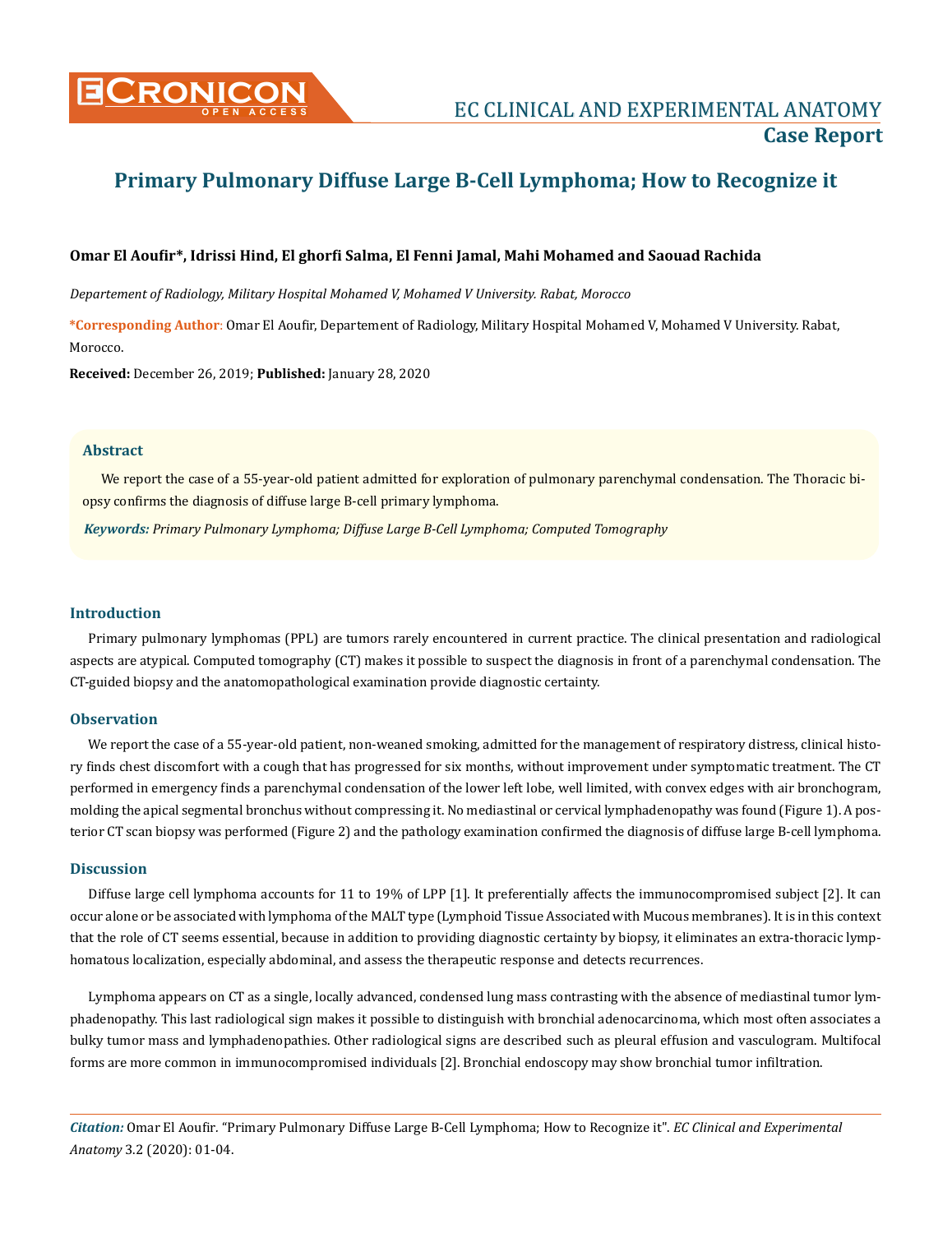

*Figure 1: Thoracic computed tomography, with PDC injection, in the mediastinal window (a) and parenchymal window (b, c) showing a condensed lung mass (O) of the apical segment of the left lower lobe, with convex edges encompassing the corresponding bronchus (). Note the integrity of the mediastinal fat and the absence of lymphadenopathy (\*).*

Low grade B lymphoma manifests itself on imaging in the form of condensations, masses, nodules or even inhomogeneous ground glass hyperdensities with often multiple lesions [3,4].

Positron emission tomography (PET)/Fluorodeoxyglucose (FDG) CT is another essential tool for diagnosis, it allows not only to find other lymphomatosis locations but also in post-therapeutic monitoring.

*Citation:* Omar El Aoufir*.* "Primary Pulmonary Diffuse Large B-Cell Lymphoma; How to Recognize it". *EC Clinical and Experimental Anatomy* 3.2 (2020): 01-04.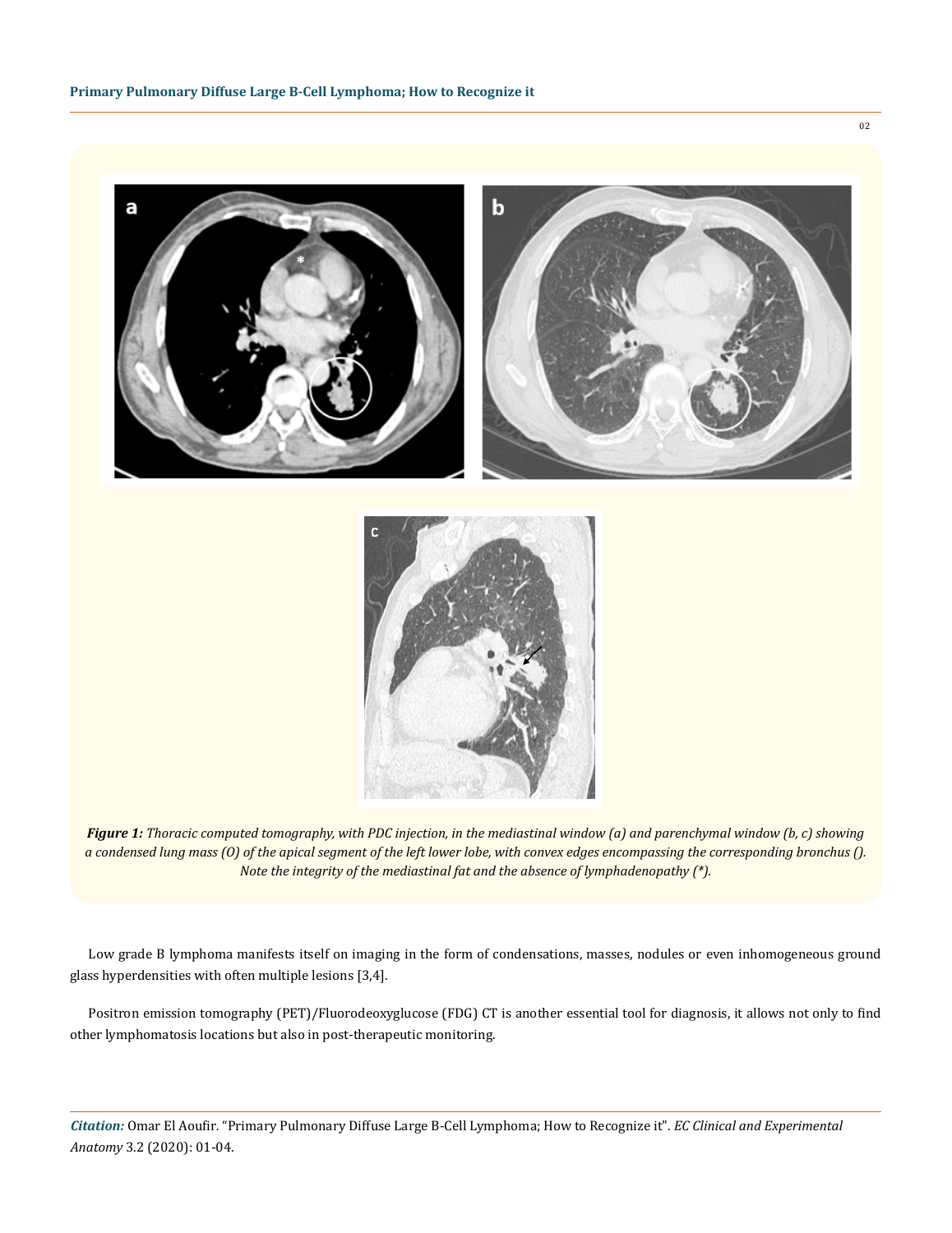

*Figure 2: Pulmonary biopsy scannoguided by posterior approach.*

Some authors suggest the use of PET/Magnetic Resonance Imaging (MRI) and diffusion sequences with a high b (DWI) in the evaluation of lymphoma favored by the excellent resolution of MRI for soft tissue [5,6]. Indeed, the DWI makes it possible to search for pathological lymph nodes and improves the precision of the PET scan with FDG in the detection of lesions.

The main differential diagnosis for primary diffuse large B-cell lymphoma remains bronchopulmonary cancer, and bronchial adenocarcinoma in particular. The smoking context, the multiplicity of lesions as well as tumor lymphadenopathy evoke much more the tumor origin than lymphomatosis.

### **Conclusion**

Primary diffuse large B-cell lung lymphomas are rare tumors, their radiological appearance is often poorly understood. CT is a considerable contribution to suspect the diagnosis in front of a tumor mass without lymphadenopathy and to confirm it by the pulmonary biopsy.

## **Bibliography**

- 1. Wislez M., *et al*[. "Lymphoma of pulmonary mucosa-associated lymphoid tissue: CT scan findings and pathological correlations".](https://www.ncbi.nlm.nih.gov/pubmed/10515424) *Euro[pean Respiratory Journal](https://www.ncbi.nlm.nih.gov/pubmed/10515424)* 14 (1999): 423-429.
- 2. Cadranel J., *et al*. "Primary pulmonary lymphoma". *[European Respiratory Journal](https://www.ncbi.nlm.nih.gov/pubmed/12358356)* 20.3 (2002): 750-776.
- 3. Giménez A., *et al*[. "Unusual primary lung tumours: a radiologic-pathologic overview".](https://www.ncbi.nlm.nih.gov/pubmed/12006690) *Radiographics* 22.3 (2002): 601-619.
- 4. Borie R., *et al*[. "Clinical characteristics and prognostic factors of pulmonary MALT lymphoma".](https://www.ncbi.nlm.nih.gov/pubmed/19541720) *European Respiratory Journal* 34 (2009): [1408-1416.](https://www.ncbi.nlm.nih.gov/pubmed/19541720)

*Citation:* Omar El Aoufir*.* "Primary Pulmonary Diffuse Large B-Cell Lymphoma; How to Recognize it". *EC Clinical and Experimental Anatomy* 3.2 (2020): 01-04.

03